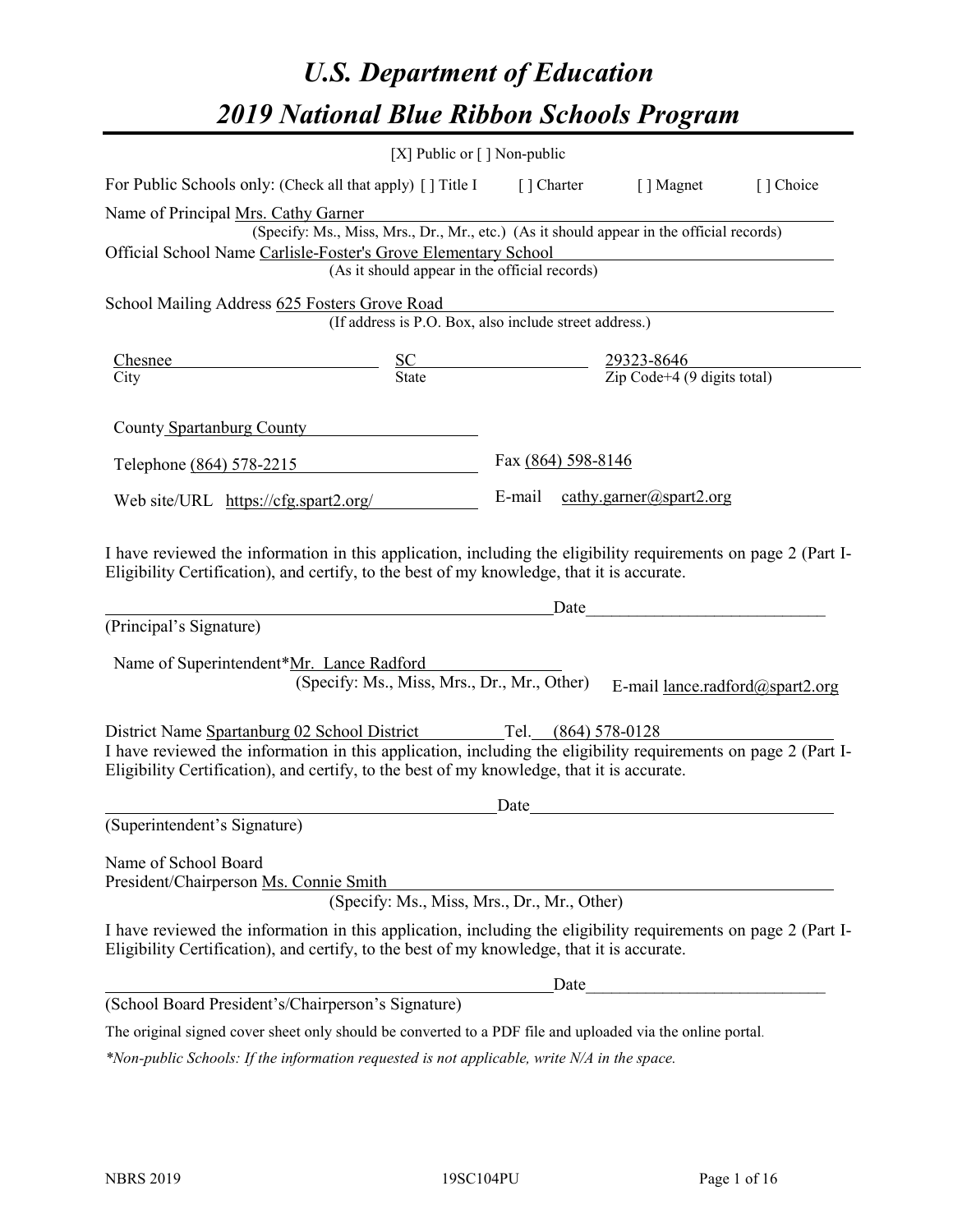The signatures on the first page of this application (cover page) certify that each of the statements below, concerning the school's eligibility and compliance with U.S. Department of Education and National Blue Ribbon Schools requirements, are true and correct.

1. All nominated public schools must meet the state's performance targets in reading (or English language arts) and mathematics and other academic indicators (i.e., attendance rate and graduation rate), for the all students group, including having participation rates of at least 95 percent using the most recent accountability results available for nomination.

2. To meet final eligibility, all nominated public schools must be certified by states prior to September 2019 in order to meet all eligibility requirements. Any status appeals must be resolved at least two weeks before the awards ceremony for the school to receive the award.

3. The school configuration includes one or more of grades K-12. Schools on the same campus with one principal, even a K-12 school, must apply as an entire school.

4. The school has been in existence for five full years, that is, from at least September 2013 and each tested grade must have been part of the school for the past three years.

5. The nominated school has not received the National Blue Ribbon Schools award in the past five years: 2014, 2015, 2016, 2017, or 2018.

6. The nominated school has no history of testing irregularities, nor have charges of irregularities been brought against the school at the time of nomination. If irregularities are later discovered and proven by the state, the U.S. Department of Education reserves the right to disqualify a school's application and/or rescind a school's award.

7. The nominated school has not been identified by the state as "persistently dangerous" within the last two years.

8. The nominated school or district is not refusing Office of Civil Rights (OCR) access to information necessary to investigate a civil rights complaint or to conduct a district-wide compliance review.

9. The OCR has not issued a violation letter of findings to the school district concluding that the nominated school or the district as a whole has violated one or more of the civil rights statutes. A violation letter of findings will not be considered outstanding if OCR has accepted a corrective action plan from the district to remedy the violation.

10. The U.S. Department of Justice does not have a pending suit alleging that the nominated school or the school district, as a whole, has violated one or more of the civil rights statutes or the Constitution's equal protection clause.

11. There are no findings of violations of the Individuals with Disabilities Education Act in a U.S. Department of Education monitoring report that apply to the school or school district in question; or if there are such findings, the state or district has corrected, or agreed to correct, the findings.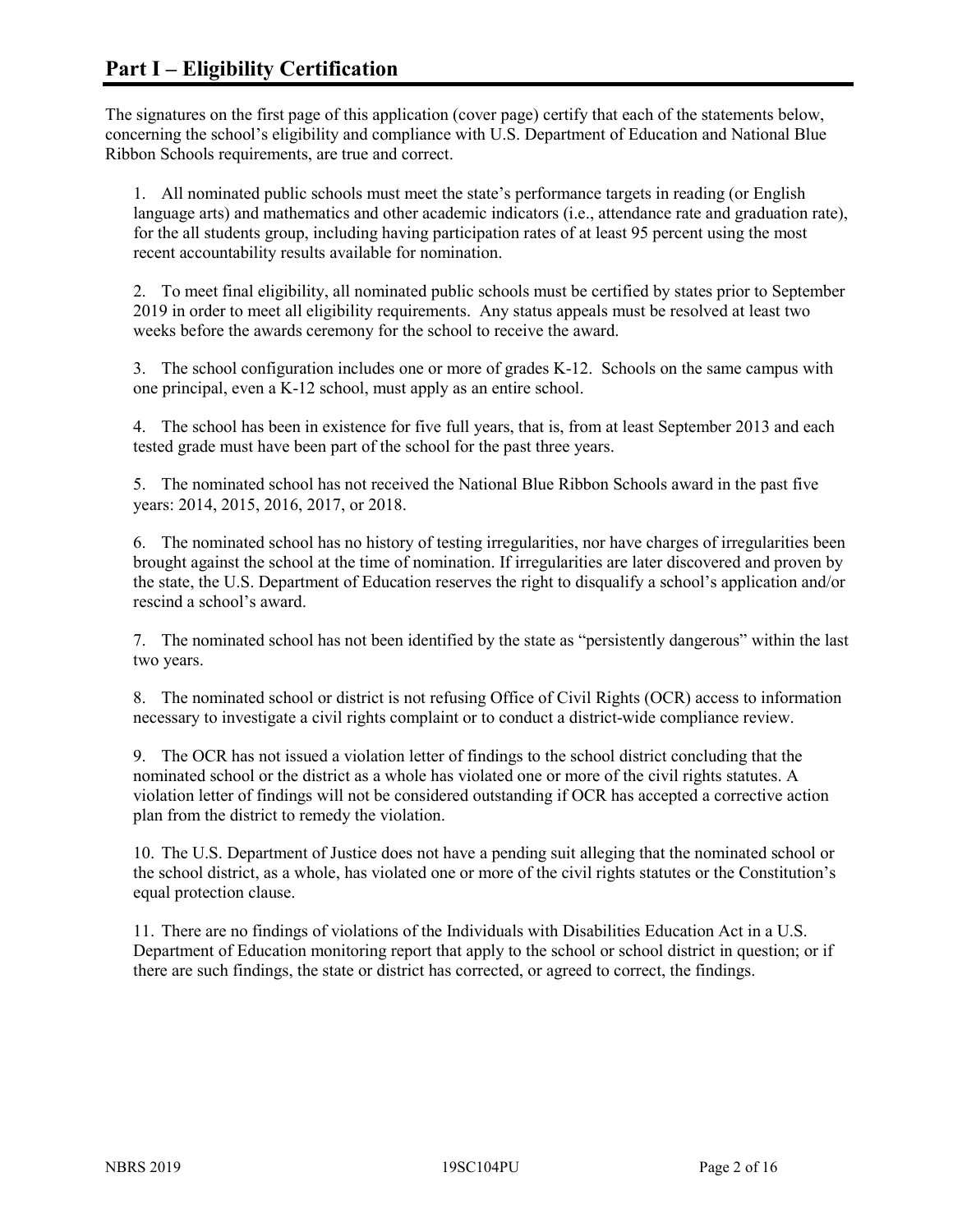#### **Data should be provided for the most recent school year (2018-2019) unless otherwise stated.**

#### **DISTRICT**

1. Number of schools in the district  $9$  Elementary schools (includes K-8) (per district designation): 4 Middle/Junior high schools 2 High schools 0 K-12 schools

15 TOTAL

**SCHOOL** (To be completed by all schools)

2. Category that best describes the area where the school is located:

[ ] Urban or large central city

[ ] Suburban

[X] Rural or small city/town

3. Number of students as of October 1, 2018 enrolled at each grade level or its equivalent in applying school:

| Grade                   | # of         | # of Females | <b>Grade Total</b> |
|-------------------------|--------------|--------------|--------------------|
|                         | <b>Males</b> |              |                    |
| <b>PreK</b>             | 30           | 19           | 49                 |
| $\mathbf K$             | 48           | 40           | 88                 |
| 1                       | 43           | 34           | 77                 |
| $\mathbf{2}$            | 34           | 34           | 68                 |
| 3                       | 31           | 47           | 78                 |
| $\overline{\mathbf{4}}$ | 38           | 53           | 91                 |
| 5                       | 0            | 0            | $\theta$           |
| 6                       | 0            | $\theta$     | 0                  |
| 7                       | 0            | $\theta$     | 0                  |
| 8                       | 0            | $\theta$     | 0                  |
| 9                       | 0            | $\theta$     | 0                  |
| 10                      | 0            | $\theta$     | 0                  |
| 11                      | 0            | 0            | 0                  |
| 12 or higher            | 0            | $\theta$     | 0                  |
| <b>Total</b>            | 224          | 227          | 451                |
| <b>Students</b>         |              |              |                    |

\*Schools that house PreK programs should count preschool students **only** if the school administration is responsible for the program.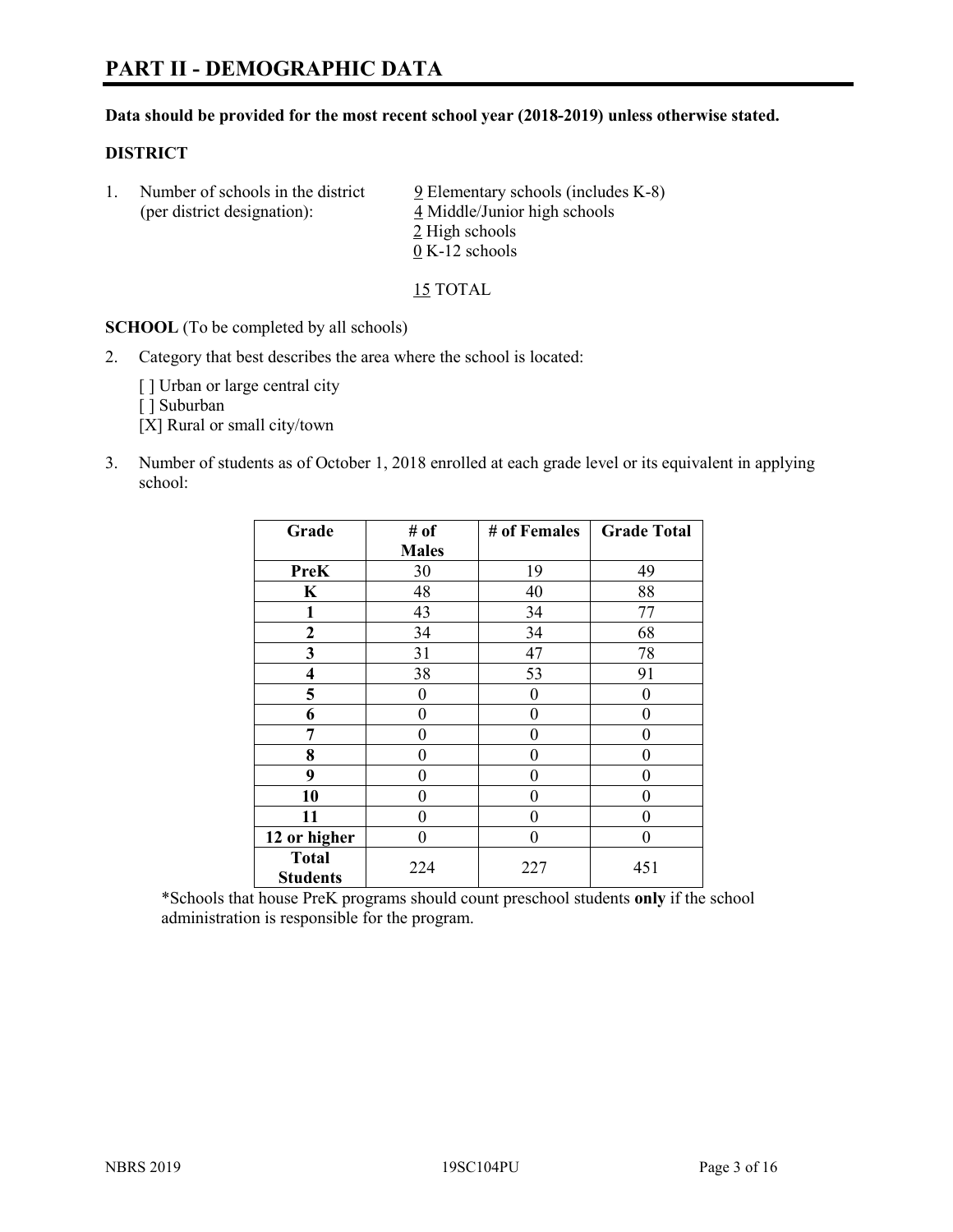4. Racial/ethnic composition of  $1\%$  American Indian or Alaska Native the school (if unknown, estimate): 6 % Asian 10 % Black or African American 1 % Hispanic or Latino 0 % Native Hawaiian or Other Pacific Islander 80 % White 2 % Two or more races **100 % Total**

(Only these seven standard categories should be used to report the racial/ethnic composition of your school. The Final Guidance on Maintaining, Collecting, and Reporting Racial and Ethnic Data to the U.S. Department of Education published in the October 19, 2007 *Federal Register* provides definitions for each of the seven categories.)

5. Student turnover, or mobility rate, during the 2017 – 2018 school year: 2%

If the mobility rate is above 15%, please explain.

This rate should be calculated using the grid below. The answer to (6) is the mobility rate.

| <b>Steps For Determining Mobility Rate</b>    | Answer |
|-----------------------------------------------|--------|
| (1) Number of students who transferred to     |        |
| the school after October 1, 2017 until the    |        |
| end of the 2017-2018 school year              |        |
| (2) Number of students who transferred        |        |
| from the school after October 1, 2017 until   | 10     |
| the end of the 2017-2018 school year          |        |
| (3) Total of all transferred students [sum of |        |
| rows $(1)$ and $(2)$ ]                        | 10     |
| (4) Total number of students in the school as |        |
| of October 1, 2017                            | 439    |
| $(5)$ Total transferred students in row $(3)$ |        |
| divided by total students in row (4)          | 0.02   |
| $(6)$ Amount in row $(5)$ multiplied by 100   | 2      |

6. English Language Learners (ELL) in the school:  $11\%$ 

48 Total number ELL

Specify each non-English language represented in the school (separate languages by commas): Spanish, Russian, Ukranian, Hmong

7. Students eligible for free/reduced-priced meals: 46 % Total number students who qualify: 209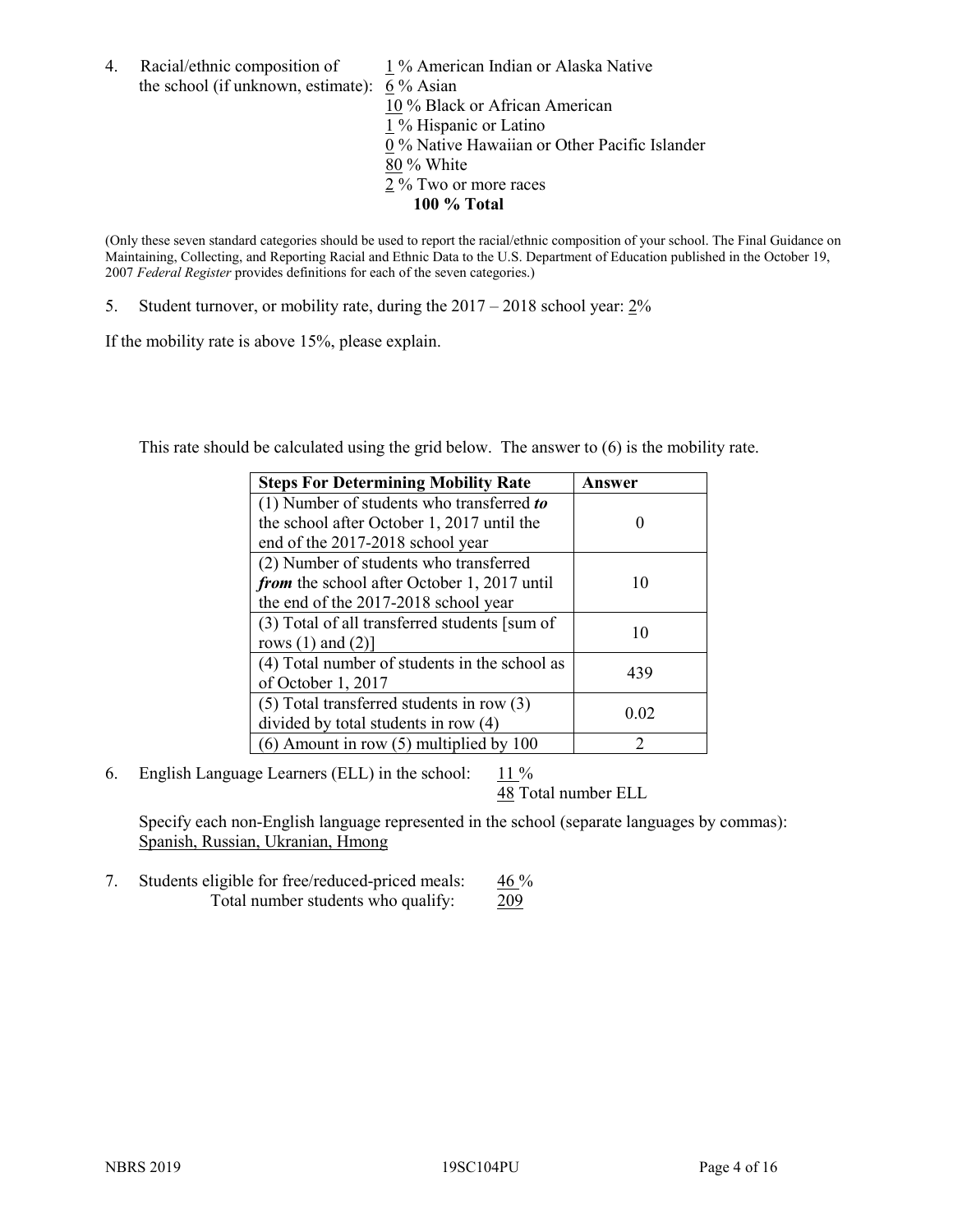73 Total number of students served

Indicate below the number of students with disabilities according to conditions designated in the Individuals with Disabilities Education Act. Do not add additional conditions. It is possible that students may be classified in more than one condition.

| 1 Autism                  | 0 Multiple Disabilities                 |
|---------------------------|-----------------------------------------|
| 0 Deafness                | 0 Orthopedic Impairment                 |
| 0 Deaf-Blindness          | 4 Other Health Impaired                 |
| 6 Developmental Delay     | 10 Specific Learning Disability         |
| 2 Emotional Disturbance   | 50 Speech or Language Impairment        |
| 0 Hearing Impairment      | 0 Traumatic Brain Injury                |
| 0 Intellectual Disability | 0 Visual Impairment Including Blindness |

- 9. Number of years the principal has been in her/his position at this school:  $8$
- 10. Use Full-Time Equivalents (FTEs), rounded to nearest whole numeral, to indicate the number of school staff in each of the categories below:

|                                                                                                                                                                                                                              | <b>Number of Staff</b>      |
|------------------------------------------------------------------------------------------------------------------------------------------------------------------------------------------------------------------------------|-----------------------------|
| Administrators                                                                                                                                                                                                               | $\mathcal{D}_{\mathcal{A}}$ |
| Classroom teachers including those<br>teaching high school specialty<br>subjects, e.g., third grade teacher,<br>history teacher, algebra teacher.                                                                            | 19                          |
| Resource teachers/specialists/coaches<br>e.g., reading specialist, science coach,<br>special education teacher, technology<br>specialist, art teacher, etc.                                                                  | 11                          |
| Paraprofessionals under the<br>supervision of a professional<br>supporting single, group, or classroom<br>students.                                                                                                          | 8                           |
| Student support personnel<br>e.g., school counselors, behavior<br>interventionists, mental/physical<br>health service providers,<br>psychologists, family engagement<br>liaisons, career/college attainment<br>coaches, etc. |                             |

11. Average student-classroom teacher ratio, that is, the number of students in the school divided by the FTE of classroom teachers, e.g., 22:1 23:1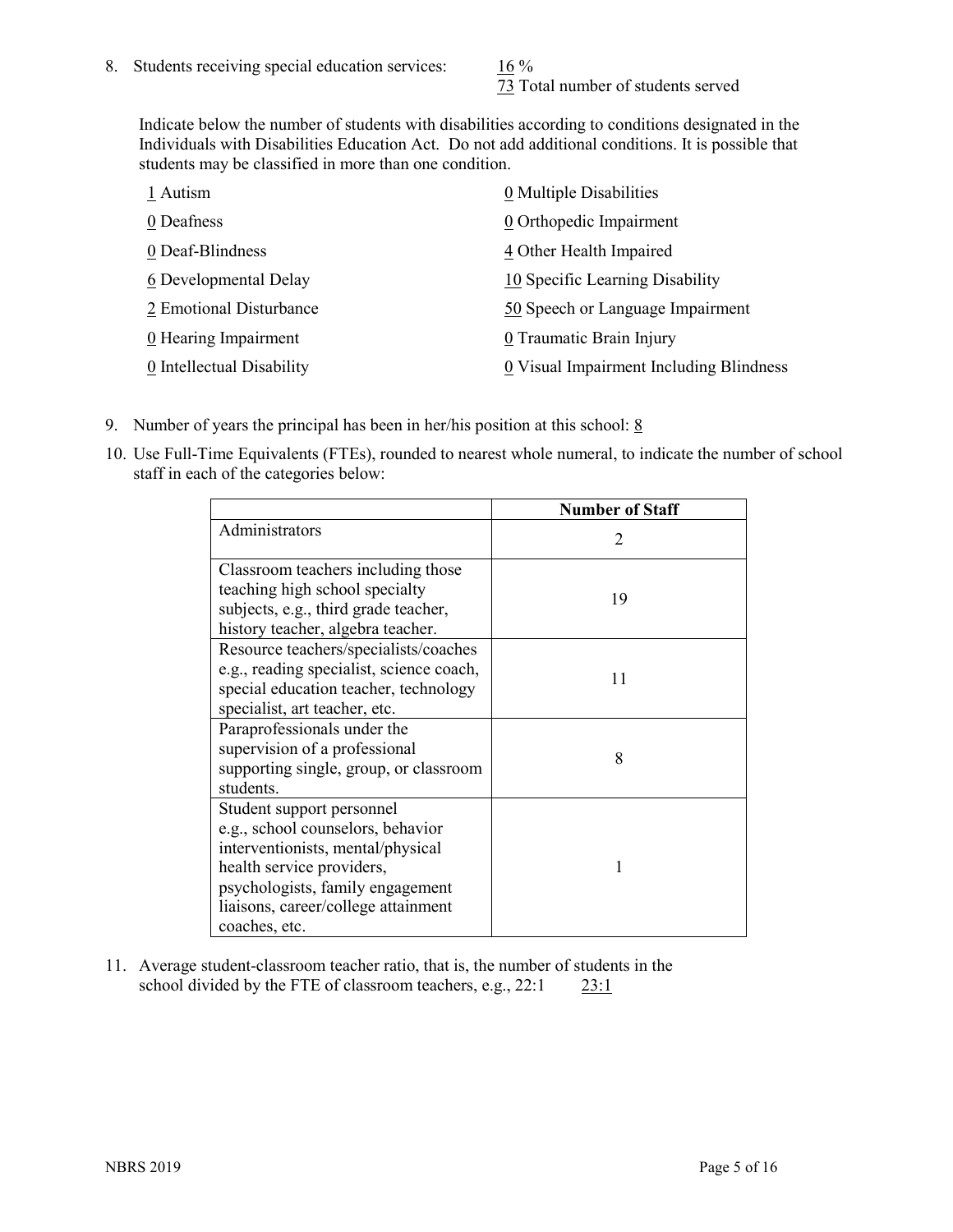12. Show daily student attendance rates. Only high schools need to supply yearly graduation rates.

| <b>Required Information</b> | 2017-2018 | 2016-2017 | $2015 - 2016$ | 2014-2015 | 2013-2014 |
|-----------------------------|-----------|-----------|---------------|-----------|-----------|
| Daily student attendance    | 96%       | 96%       | 96%           | 100%      | $97\%$    |
| High school graduation rate | $0\%$     | $0\%$     | $0\%$         | $9\%$     | $0\%$     |

#### 13. **For high schools only, that is, schools ending in grade 12 or higher.**

Show percentages to indicate the post-secondary status of students who graduated in Spring 2018.

| <b>Post-Secondary Status</b>                  |       |
|-----------------------------------------------|-------|
| Graduating class size                         |       |
| Enrolled in a 4-year college or university    | $0\%$ |
| Enrolled in a community college               | 0%    |
| Enrolled in career/technical training program | 0%    |
| Found employment                              | 0%    |
| Joined the military or other public service   | 0%    |
| Other                                         | በ‰    |

14. Indicate whether your school has previously received a National Blue Ribbon Schools award. Yes No X

If yes, select the year in which your school received the award.

15. In a couple of sentences, provide the school's mission or vision statement.

C-FG is a safe, student-centered, innovative school that emphasizes rigorous learning opportunities and success for all. We are "Difference Makers!"

16. **For public schools only**, if the school is a magnet, charter, or choice school, explain how students are chosen to attend.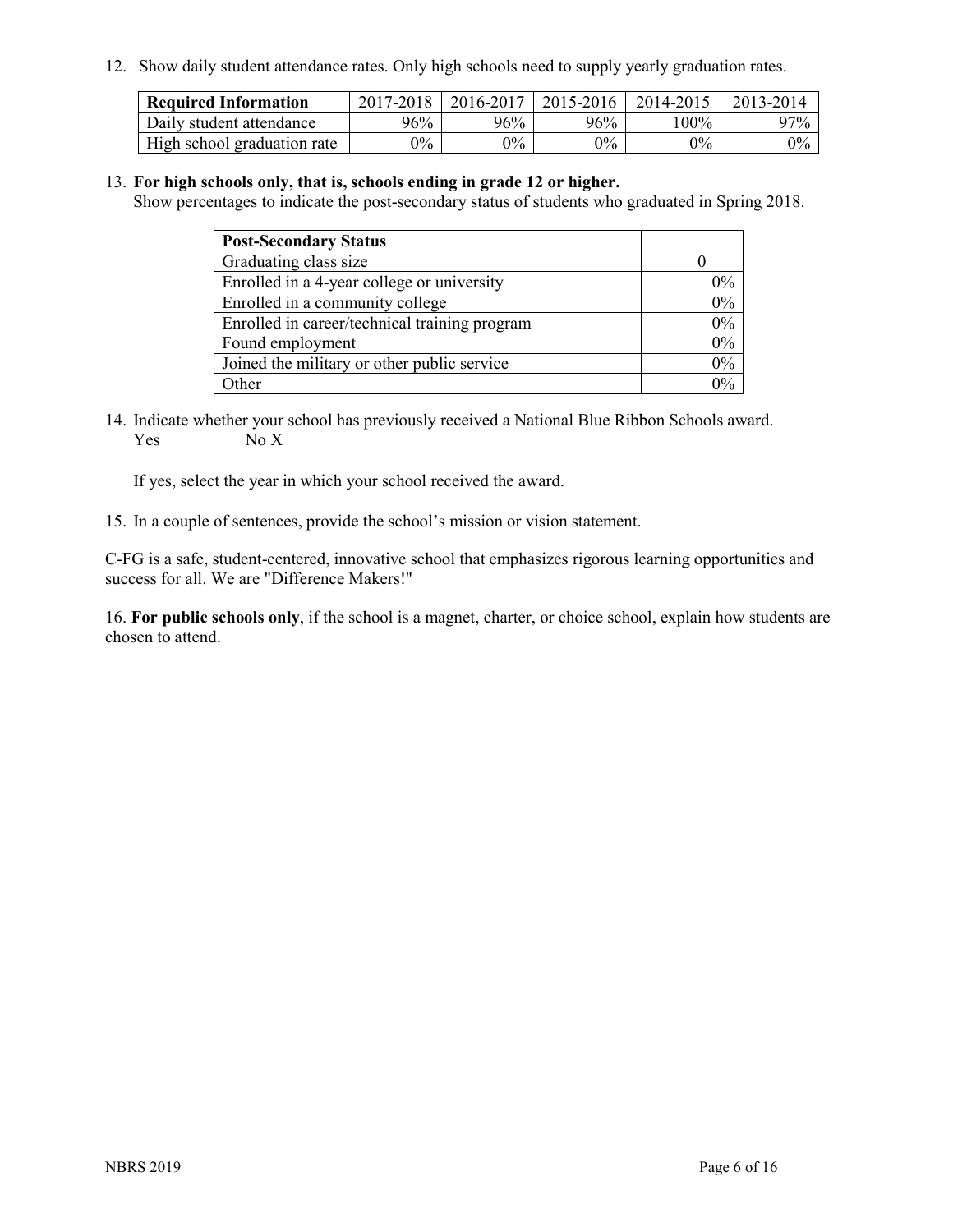# **PART III – SUMMARY**

Carlisle-Foster's Grove Elementary is named for two schools, thus the hyphen. The former Carlisle Elementary (which was renovated to serve as the current District Office) and the former Foster's Grove High (an African-American high school that was converted to a vocational school) merged to create the current school. In 1995, the current C-FG was built on the site of the former Foster's Grove High. Our school's history is representative of the culture within each classroom. C-FG, one of nine elementary schools in the district, is nestled among pastures and farms in a rural area of Upstate South Carolina. With a less than two percent transient rate, students typically begin school in the 4K program and leave C-FG at the conclusion of fourth grade. Current enrollment of around 460 students allows for relatively small class sizes. The retention rate of faculty and staff members is very favorable due to the support provided to teachers and the family-like environment of the school. Academic achievement has traditionally been strong at C-FG and has continued to climb. The combination of our rich past and our innovative present is woven together to create difference-making moments for each and every child at C-FG.

C-FG families are primarily middle-class, blue-collar, and traditionally structured with two parents living in the home. The majority of parents are supportive of the school and instill the importance of a good education in their children. Student attendance is strong with an average daily rate of at least 96 percent. Parent participation in school events is typically high. However, some of our students experience a lack of parental support, absence of a positive role model, stress, and/or trauma in their early years that manifests itself in many ways. When needed, additional support is provided to families to help children and their parents become successful. Eleven percent of our students qualify for English Language Learner support and 46 percent qualify for free or reduced lunch. Meeting the unique needs that each student presents is challenging at times; however, the faculty and staff of C-FG treats each child as their own and consistently goes above and beyond what is expected of them to ensure student success.

Activities are purposefully scheduled during the school day so that all students have an opportunity to extend their learning. For example, our school's Spring Carnival takes place during the school day and includes icees, book walks, and inflatables at no cost to students and their families. Every student participates in a staff-sponsored club of their interest one afternoon each month. Our Green Team club, which is responsible for our school garden, recently produced the largest sweet potato in state history! This provided an opportunity to collaborate with our district's special needs students and the school cafeteria staff in order to prepare a number of sweet potato recipes for our students and community members to enjoy. Our clubs are representative of the unique opportunities we provide in order to encourage collaboration and extend learning beyond the four walls of each classroom.

We strive to provide rigorous, differentiated, innovative, high-quality instruction for our students each day. South Carolina College and Career Ready Standards, current formative and summative data, and district pacing guides are used in every meeting to determine next steps for instruction. Small group instruction occurs daily through Guided Reading and Guided Math. Technology is integrated into all subject areas through access to iPads in all grade levels and adaptive software, such as iReady, and programs such as Reading Eggs, Mathseeds, and Epic. Literacy is emphasized and valued through student recognition such as Reader Leader and Author's Spotlight awards. Our kindergarten students celebrate reading and writing each year with an Author's Tea which includes their families and community members. Students created their own lending library called, Need a Book Take a Book, housed on the fourth grade hallway, so peers have access to high-quality and high-interest books. A collective effort from preschool to fourth grade at C-FG assists every student in reaching their full potential and is reflected in state test scores along with other forms of data.

C-FG is known within our community as being the small school with a big heart for children. Academics are essential, but we know we must grow the whole-child socially, emotionally, and physically. With research and training from the South Carolina Resilient Schools Initiative, our staff is aware that problematic behavior is a result of an underlying cause. Having compassion for our students allows us to help students with overcoming challenges. One way we do this is with an emphasis on Positive Behavior Intervention Support (PBIS). PBIS is utilized in our school to promote a positive learning environment. C-

NBRS 2019 19SC104PU Page 7 of 16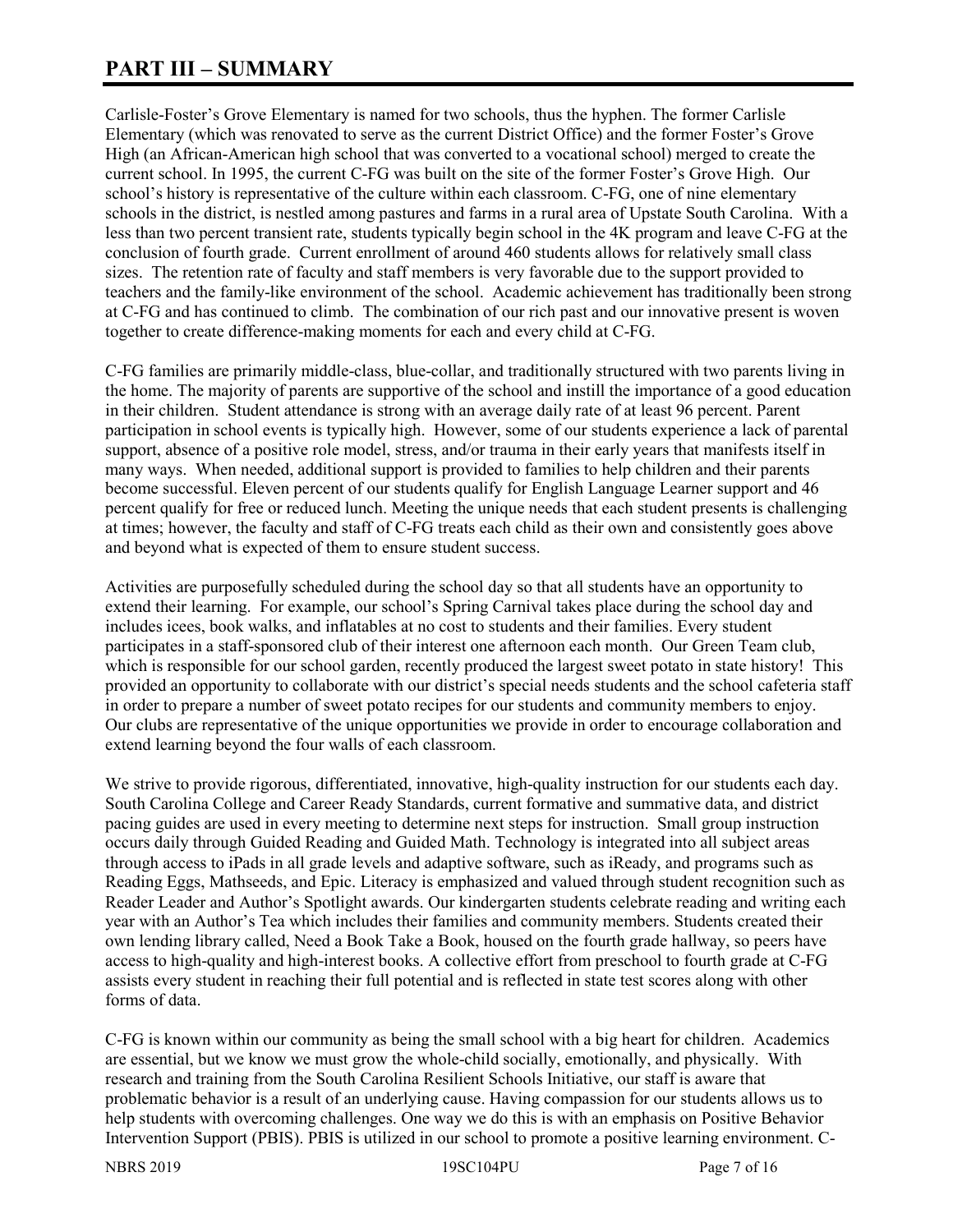FG students are CUBS and strive each day to make Careful Choices, Use Responsible Actions, Be in it to Win it, and Show Respect. Students are recognized for demonstrating these qualities. Teachers and administrators send positive referrals home to students and parents in an effort to recognize each student. In an effort to promote healthy peer relationships, students initiated the addition of Buddy Benches to foster friendships on the playground. We teach with compassion and love to develop each child's full potential. We exist to make an impact in a child's life and that is our Difference Maker.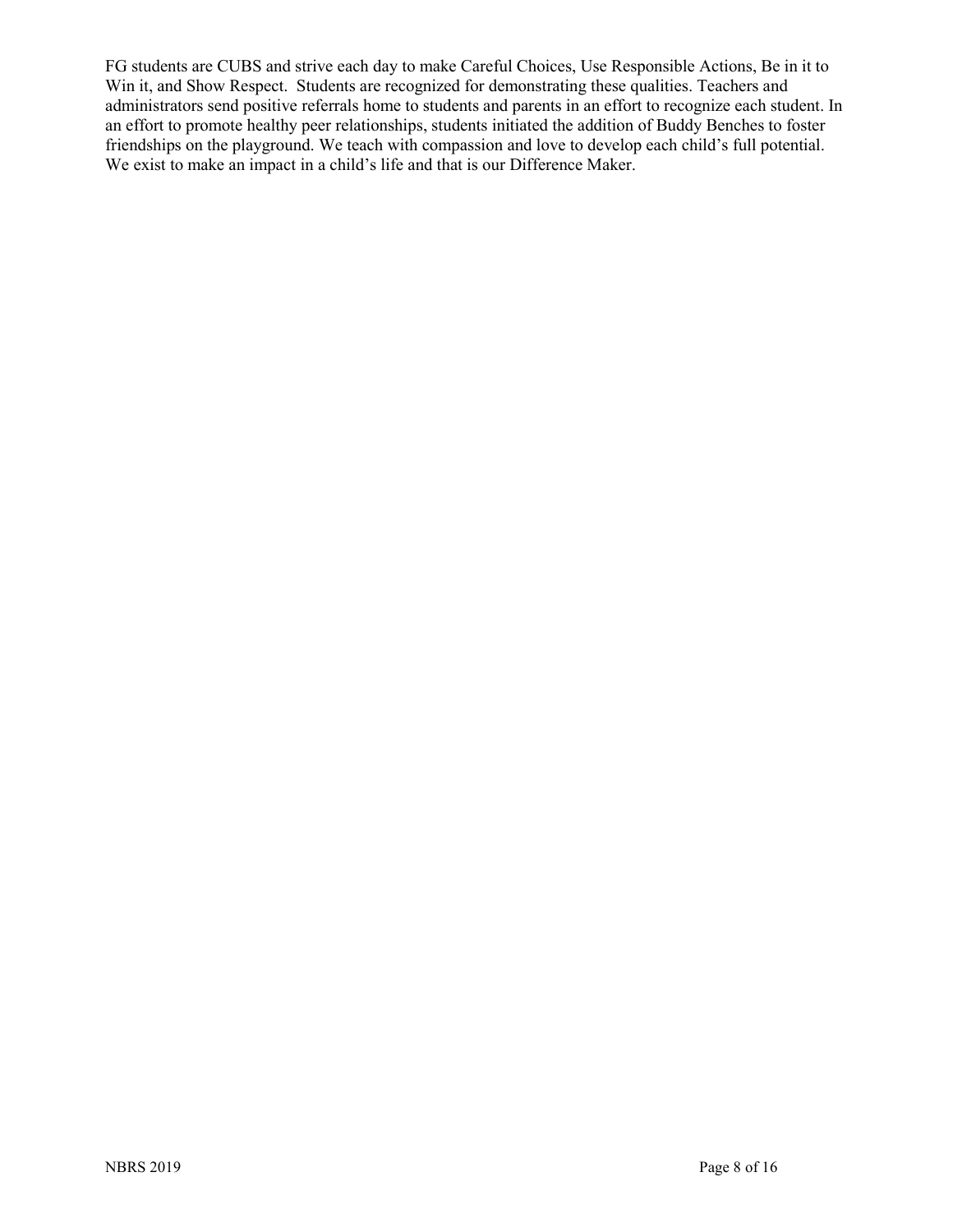# **1. Core Curriculum:**

# **1a. Reading/English language arts:**

At C-FG, our goal is to build a culture of efficacy for our teachers, students, and staff. We strive to create an environment where teachers and students believe in their ability to learn no matter the challenge. John Hattie's research on teacher efficacy is the heartbeat of our mission and has impacted our overall growth and success in closing the achievement gap.

The foundation of our high-quality instruction is teacher clarity. Teachers, administrators, and instructional coaches meet weekly for Teaching and Learning Teams (TLT). During our grade-level TLTs, the teams unpack power standards from the South Carolina College- and Career- Ready Standards and create success criteria, rubrics, and assessments. Teams analyze the progression of standards, Depth of Knowledge levels, and big idea/learning intentions. The teams also analyze several data points, including formative and summative assessments. Trends in South Carolina Ready, Northwest Evaluation Association's Measure of Academic Progress for Reading (MAP), and i-Ready summative data are analyzed when setting goals for the school year. Classroom teachers review formative assessments at our Evidence, Analysis, Action (EAA) meetings to determine next steps for small group and whole group classroom instruction. The instructional team looks closely at the story behind each piece of data. Teachers bring current data to discuss strategic plans for every academic level in their classroom, as reflected on our schoolwide digital data wall. C-FG's digital data wall tracks the progress of each student to ensure that rigorous, student-centered instruction is provided.

Every child at Carlisle Foster's Grove is a reader and a writer. Through the balanced literacy approach, we meet our students' needs by providing interactive read alouds, shared reading, guided reading, independent reading, and writing workshop. Our students are actively engaged during their reading workshop block with high-interest work stations, book choice, technology integration, and small group/one-on-one instruction with the teacher. The Fountas and Pinnell Benchmark System is used to determine instructional and independent levels. The benchmark data is used to set individual reading goals, organize guided reading groups, and target students reading below grade-level. Teachers meet with the literacy instructional coach and reading interventionist for support to enhance guided reading instruction. The guided reading framework is modeled after Fountas and Pinnell with word work, reading, text dependent questions, and response through writing. The Writer's Workshop model is utilized to provide students with authentic purposes for reading and writing. Since teachers recognize that ideas can be influenced by authors, we use a variety of mentor texts to guide our writer's workshop. C-FG promotes a literacy rich environment with schoolwide reading, showcasing our Reader Leaders, Guest Readers, and Author's Spotlight. Students participated in Cubby's Readers this year by collectively reading The World According to Humphrey.

# **1b. Mathematics:**

Our Guided Math Framework, implemented by all classroom teachers, provides data-driven, small group math instruction for all students. Each week, grade levels meet with instructional coaches to analyze student benchmark and formative assessments to determine students' strengths and weaknesses based on each student's mathematical understanding. SC Ready Math data is used to determine areas of strength and needed improvement to set school goals. Our district benchmark assessment, math MAP, is administered three times a year for kindergarten through fourth grade students to evaluate growth and targets for improvement, as well. Formative assessments, administered weekly, allow teachers to evaluate student understanding during the learning to plan effectively for future lessons based on student need. Teachers use a concrete-representational-abstract model with students in order to build conceptual understanding through hands-on manipulatives, pictorial representations, and equations. The South Carolina Mathematical Process Standards are embedded into lessons to ensure that students develop mathematical literacy through problem solving, collaboration, reasoning, and critique. During guided math, students engage in meaningful, collaborative group work to practice skills and strategies through performance tasks, workstations and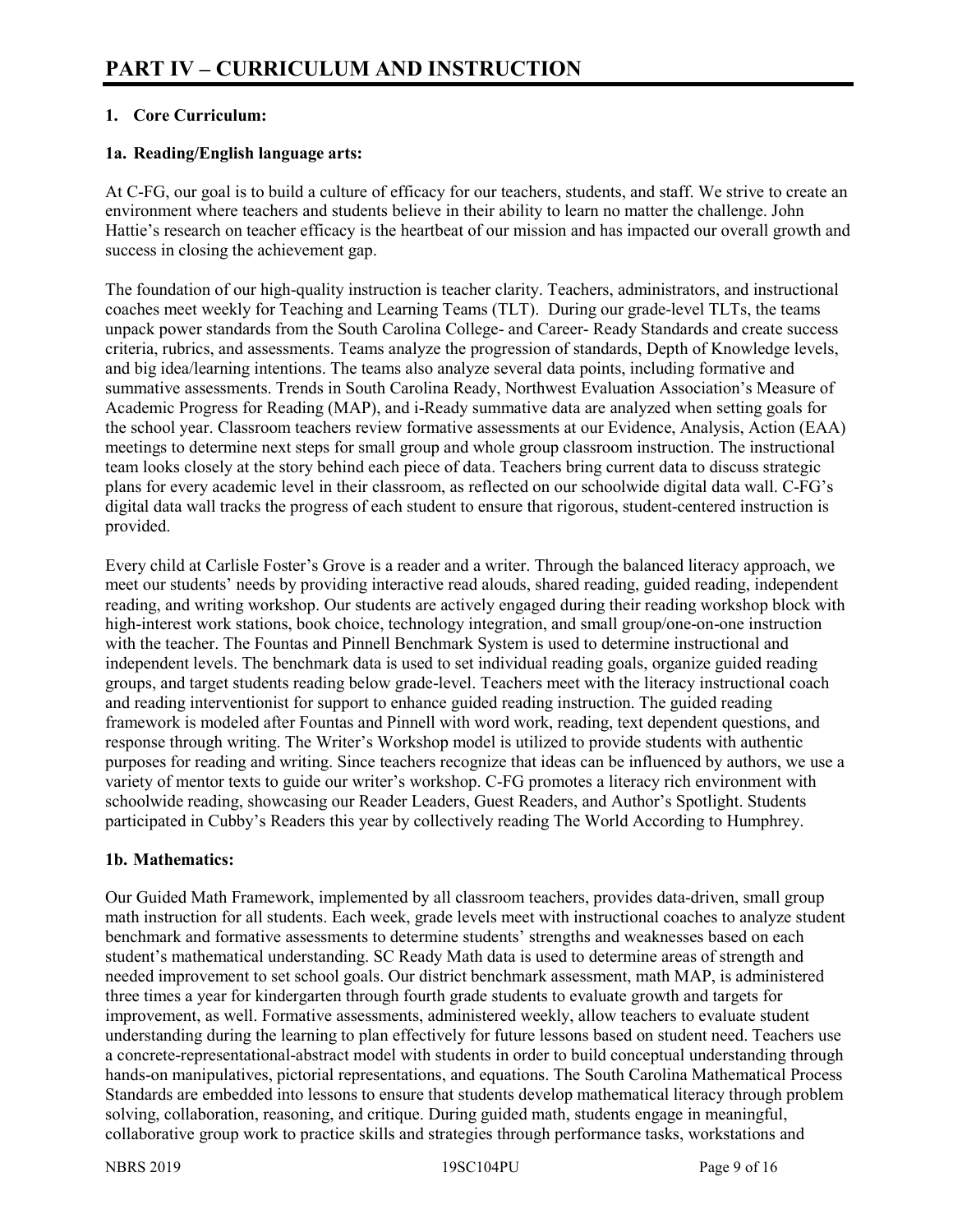independent skills practice. Adaptive software, through i-Ready Math, is used to provide instruction digitally for students, building upon previously mastered content in order to increase proficiency, as measured by i-Ready Math benchmark assessments. Students peer- and self-assess and give feedback on the work they are doing. In order to build and strengthen number sense, students participate in Number Talks daily to use math vocabulary in context and learn from others in collaborative, whole group discussion.

# **1c. Science:**

Science is woven into our daily curriculum through integration, research, STEAM activities, and field trips. South Carolina PASS Science Assessment, administered to fourth grade students in the spring, serves as an assessment measure for science content and process standards. Students apply science and engineering practices through the use of science investigations from Smithsonian's Science and Technology Corporation (STC), FOSS kits and teacher-created STEAM units. Real-world exploration occurs through field trips to the Greenville and Riverbanks Zoos, Roper Mountain Science Center, and local farms. Students engage in problem-based learning supported by community organizations like the High Touch High Tech hands-on science program and The Watershed Ecology Center, to integrate science, technology, engineering, and math concepts with real-world application. Through the use of resources like Discovery Education, students are able to build background knowledge through virtual field trips and videos. Third and fourth grade students participate in Lego and K'nex engineering to build models for problem-solving. Our kindergarten students apply basic coding strategies to interact with Dash, a Wonder Workshop robot, using iPads. We partner with Exceptional Eats, a district program that provides vocational training for secondary students with disabilities, to grow a garden on campus. The garden feeds students and community members, which allows students to apply life science concepts with real-world application.

# **1d. Social studies/history/civic learning and engagement**

In social studies, our teachers provide integrated, interactive read alouds, opportunities for research and writing, and real-world experiences. Our students visit a local grocery store and restaurant to experience goods and service jobs in our community, Kings Mountain to explore an American Revolution battlefield, and the Children's Museum for hands-on exploration. History comes to life through skits and performances. The faculty dresses up as famous Americans from the past for students to interview to learn more about their lives in a fun and engaging experience. Guest speakers visit our school and present instructional content, such as The Revolutionary War, respect for the flag, and the Declaration of Independence. In partnership with Cowpens Battlefield, students explored authentic artifacts from the Revolutionary War era. The social studies curriculum weaves our past, present, and future. We model and teach our students the value of understanding the community. It is an imperative goal that our students become productive citizens in our society. We promote giving back to the community by fundraising for Kidz in Lids Children's Cancer Organization, local food/toy drives, and service projects around our school.

#### **1e. For secondary schools:**

# **1f. For schools that offer preschool for three- and four-year old students:**

Our four-year-old kindergarten program provides a firm foundation for academic, social, and emotional growth and positively impacts students as they begin their school careers. Students are immersed in a district-created curriculum that is grounded in literacy and math-rich environments. Teachers utilize inquiry-based centers, various types of print, writing materials, and opportunities to build language and vocabulary through read-alouds and hands-on interaction with materials. Students develop social skills through teacher modeling and feedback in preparation for kindergarten success. Struggling four-year-old students receive additional instruction over the summer prior to kindergarten through the Passport to Kindergarten program. Every effort is made to prepare our youngest learners for school success. In addition, C-FG has a three-year-old special education program that provides early intervention for students with disabilities. As a part of our district's pilot program, students receiving these services have an opportunity for inclusion in the four-year-old kindergarten program using a co-teaching model.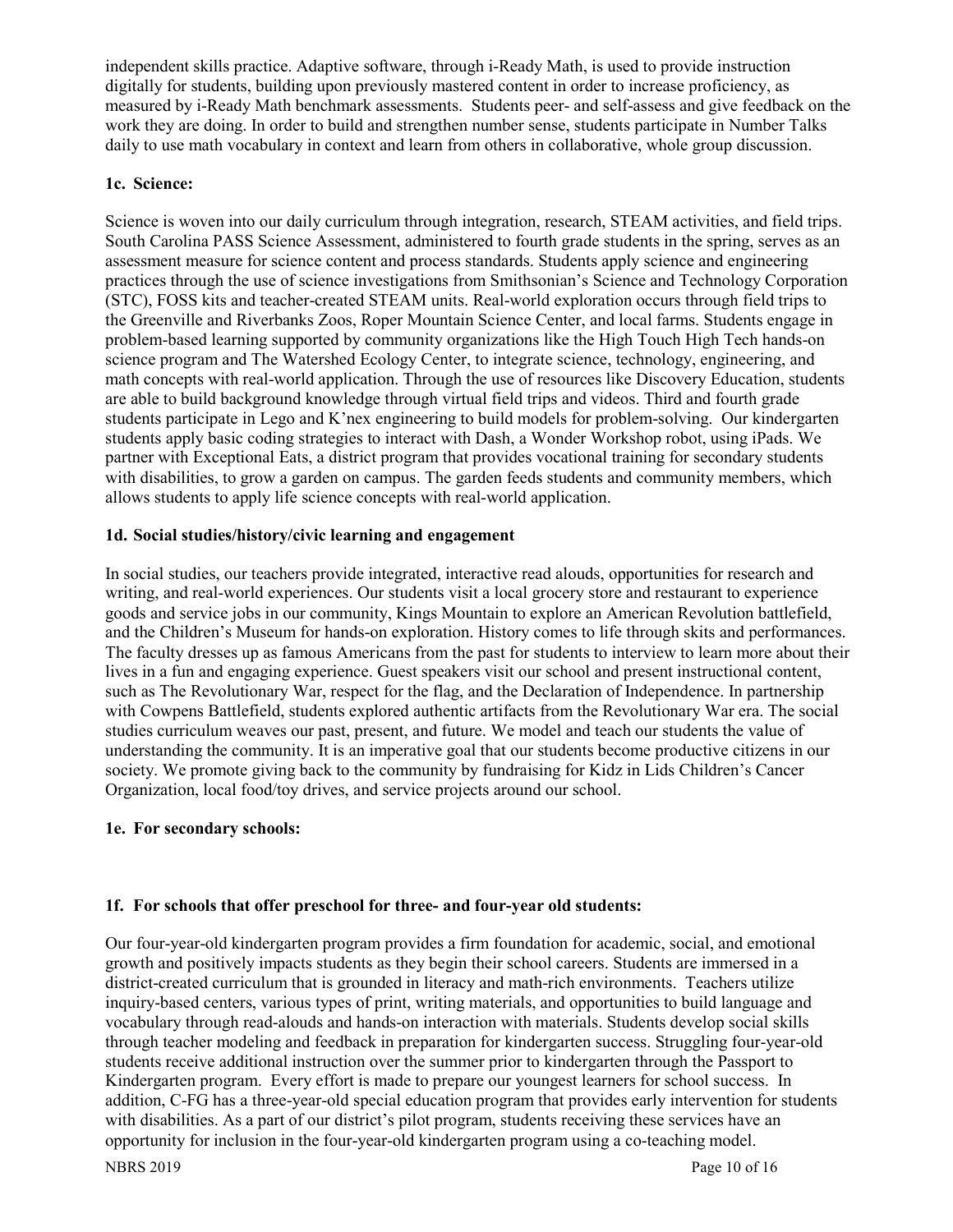#### **2. Other Curriculum Areas:**

Our special area team collaborates with our teachers to expand the curriculum beyond the classroom in order to develop the whole-child. The Profile of the South Carolina Graduate encompasses World Class Knowledge, World Class Skills, and Life and Career Characteristics. In order to meet this criteria, we expand our curriculum beyond the general education classroom.

All students attend art and music class weekly. Additionally, qualifying 3rd and 4th grade students attend an after-school choir, "Cub Singers," and Gifted Art one afternoon each week. Our Cub Singers perform a musical in the spring. Examples of past performances include: The Lion King, Jr.; Beauty and the Beast, Jr.; and The Little Mermaid, Jr. Our students have opportunities to sing at musical performances throughout the year, such as Veteran's Day, C-FG's South Carolina program, and Christmas caroling. We offer Suzuki Strings enrichment for students on Monday mornings before school. Our art teacher works with the teachers to integrate art into the daily curriculum. Artwork is displayed at our school and throughout the year in the community in places such as the Chapman Cultural Center, Upstate Fair, Westgate Mall, and Boiling Springs Public Library.

Our physical education teacher promotes physical fitness, team building, and health education in fun, interactive ways for every grade-level. During the one-hour PE class, students integrate math with flashcards, bowling score cards, games with addition and subtraction, and keeping score in various sports and games. After school, physical education continues with our Fitness Club, which meets once per week throughout the school year. Students are also invited to participate in The First Tee, a local golf program. Fitnessgrams provided by the Cooper Institute are provided to students. Third and fourth grade parents receive specific information regarding their child's Body Mass Index, physical performance, and tips for physical growth. At C-FG, we strive to have healthy and happy students from the inside out.

Our media center is where books come to life in our school. The media specialist shares the most current, best-selling children's books and ensures that our students are reading classic children's literature. Our students visit the library each morning before school and weekly to check out books. Not only do they have the opportunity to get a new book each week, they also use this time to learn how to use resources for research. Twice each year, we transform our library into a bookstore where students can shop for books to add to their personal libraries. During library and computer time, students learn digital citizenship, research skills, and how to create a variety of media to present their learning. Teachers and students use Canvas and Google Classroom platforms. We provided training on the SAMR Model (Substitution, Augmentation, Modification, Redefinition) to transform and enhance instruction through technology. This brings an additional layer of instructional support for kindergarten through second grade students that are 1:2 with iPads, while our third and fourth grade classrooms are 1:1.

As we support the Profile of the South Carolina Graduate, we know an essential component is developing life and career characteristics. In alignment with our school motto, "Learning Today, Leading Tomorrow," parents, students, and teachers proudly display and discuss each child's high school graduation date throughout the year. The guidance counselor plays a significant role in providing our students with resources to be a leader in our society. Classroom guidance lessons focus on character building, careers, safety, social and emotional health, and mindfulness. In an effort to meet individual needs, some students receive food bags weekly through a partnership with a local church while other students participate in the school's mentoring program. The counselor meets with small groups and individual students, as needed. She provides professional development for our faculty and staff on topics like the South Carolina Resilient Schools Initiative, abuse, bullying, and Adverse Childhood Experiences (ACES). Another important role of our guidance counselor is the coordinator for Response to Intervention (RtI). A team composed of the guidance counselor, administrator, teacher, instructional coach, and parent meet frequently to set goals to support students performing below instructional norms.

While we highly emphasize the importance of academic achievement at C-FG, we know the work does not end there. The Profile of the South Carolina Graduate is composed of more than knowledge. We foster an environment where our students can learn academic skills, life and career characteristics, and become the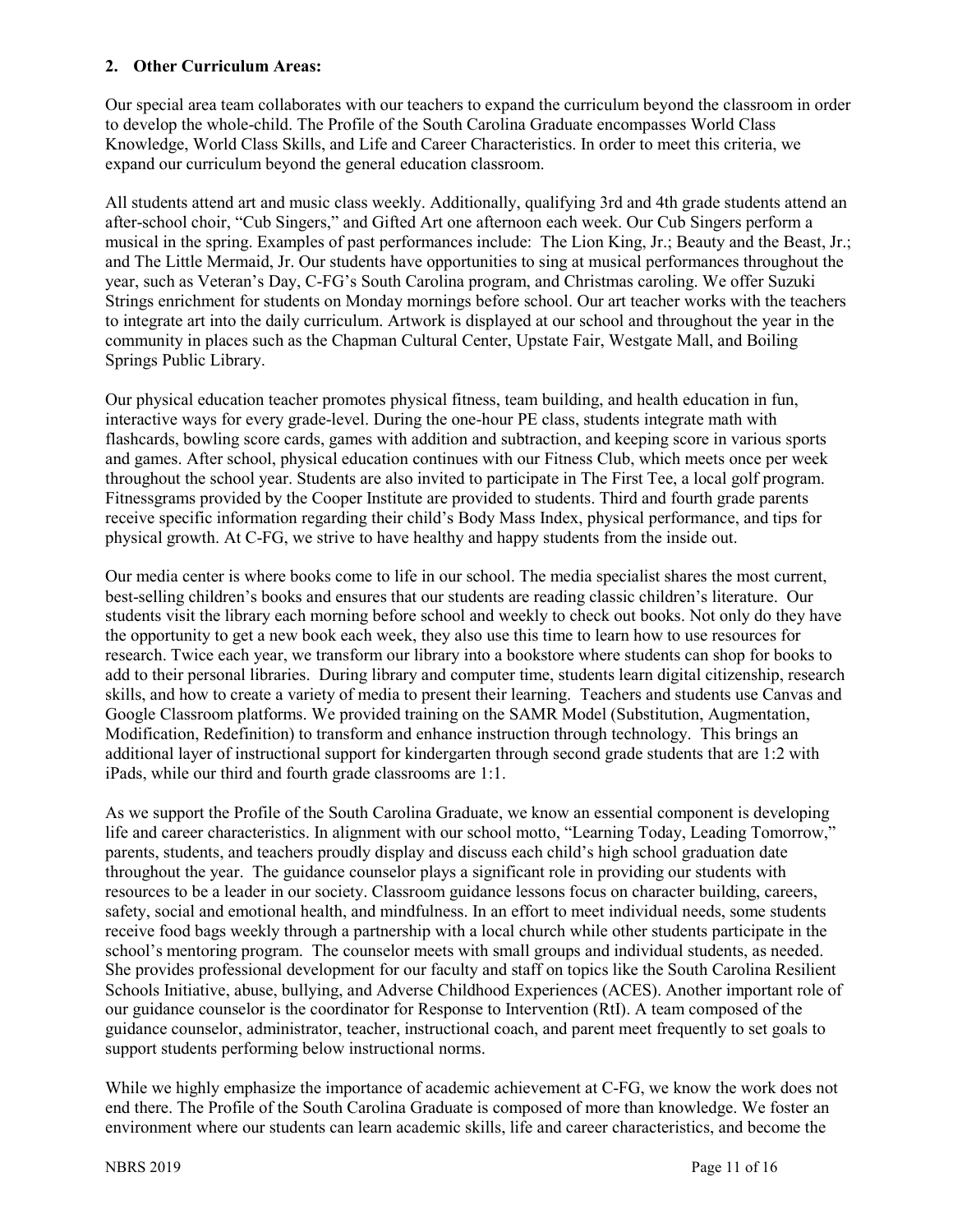next generation of successful and responsible citizens. It is our intent to provide opportunities for students to make a difference in their world through academics and service to the community.

# **3. Special Populations:**

An important piece of C-FG's high academic achievement lies in the fact that faculty and staff members know the strengths and weaknesses of their students. As a result, acceleration and/or remediation are provided to meet the needs of all students. During our schoolwide data meetings, close attention is given to individual student data to ensure that every child is meeting the established success criteria. If a trend is noticed of a student falling below the norm, teachers provide targeted interventions in the classroom and if needed, refer students for Response to Intervention (RtI). The RtI team identifies interventions and goals for the student and meets within six weeks to check progress.

At C-FG, we are fortunate to have a reading interventionist. Students who are reading below grade-level are served within our intervention program using the Fountas and Pinnell Leveled Literacy Intervention (LLI) approach. Our LLI program also supports our English Language Learners, as well as those who are reading on or above grade-level but not performing as expected in the classroom. We specifically target the needs of our second through fourth grade population with a Test Prep program that utilizes close reading models, exemplar texts, and support for text dependent analysis. Our interventionist has created an "intervention cart" that is used by our kindergarten through second grade classroom teachers for targeted, small group instruction.

Our approach to learning at C-FG utilizes teamwork. Students don't just interact with one classroom teacher. Our related arts and support staff also pitch in like a family unit to support the needs of the whole child. We embrace the text, From Striving to Thriving. Stephanie Harvey and Annie Ward penned a quote that we strive to embody: "So rather than beat ourselves up, we delight in progress the child eventually makes… We trust that with access to terrific books, plenty of time to read, and adept reading instruction, all strivers become capable readers. It really does take a village." This village includes related arts teachers that pull out students for reading practice and sight word support, as well as principals who eat lunch with students as a part of the mentoring program. Our support staff also provides interventions to students before our morning bell and following regular dismissal.

Our village also includes speech and language services for our students based upon specific needs such as articulation, fluency, voice, and language. Our speech pathologist serves students with disabilities from three years old through fourth grade. The majority of these students are pulled out for small group services; however, our preschool students are supported with a push-in model.

Our special education teacher provides daily support for our students with disabilities within the areas of reading, writing, and math. Learning is not a "one size fits all" approach; therefore, a variety of programs are implemented including the LindaMood-Bell reading fluency program and adaptive software like i-Ready and A to Z. As previously indicated, our mentor text, From Striving to Thriving, has been a guiding light for our decisions. We know that children don't all bloom on our watch, so as we look for opportunities to grow, we are moving toward a co-teaching model within our special education department for our next school year.

C-FG Gifted and Talented (GT) students exhibit high achievement in intellectual, creative, and/or artistic areas. Our GT students are served via a pull-out program that meets state requirements. A thematic, project-based, real-world approach to content delivery is utilized. Students bring their ideas to life during Genius Hour, learn about architecture by visiting local colleges and other historic buildings, design gardens for new schools, and use technology (coding, Legos, Ozobots, etc.) to solve problems. All C-FG students are provided with a myriad of opportunities to meet their academic, social, and emotional needs.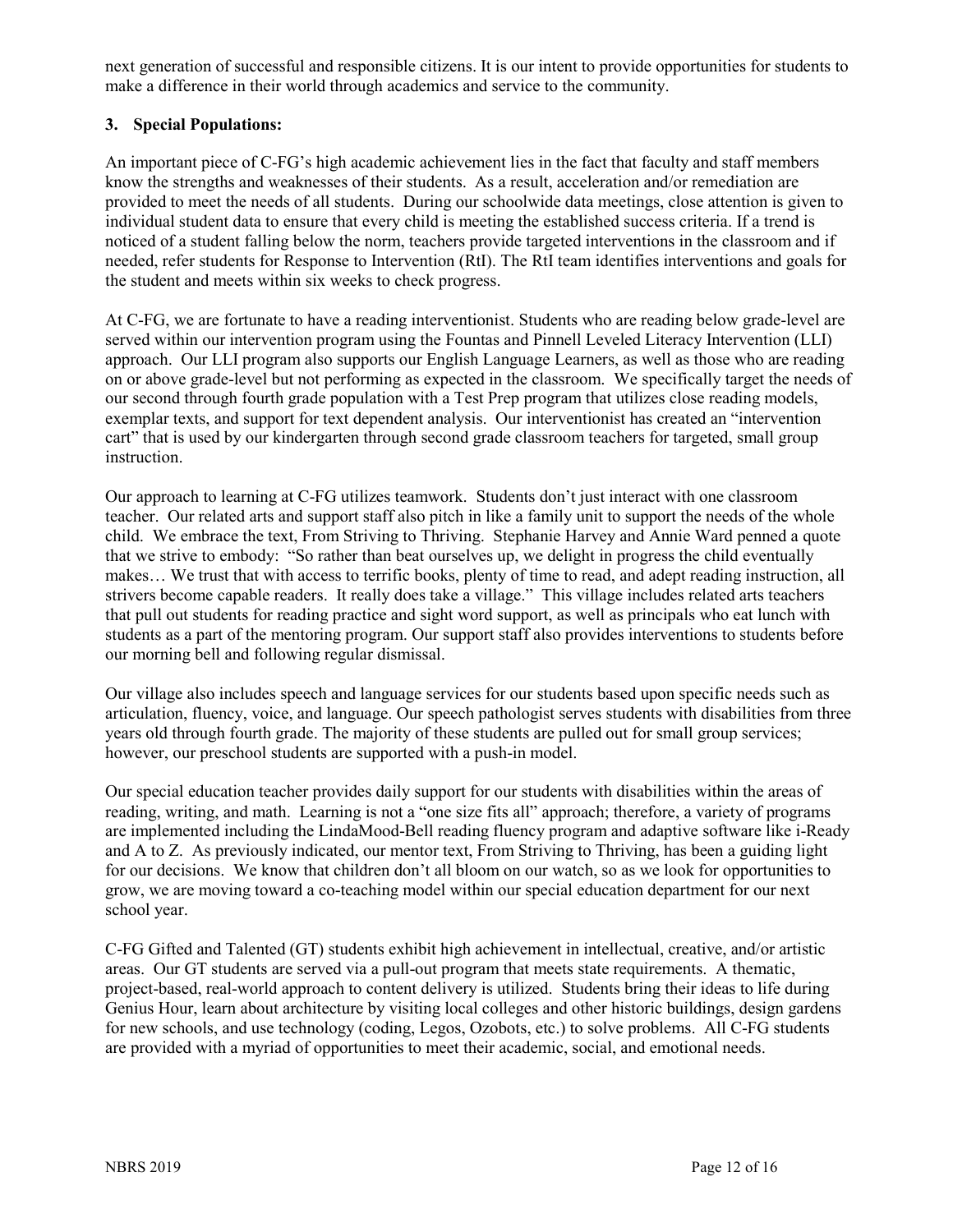# **1. School Climate/Culture:**

Carlisle-Foster's Grove is known for its hospitality. Every faculty and staff member, district office personnel, community guest, parent, and most importantly, student, feels welcomed when they enter the doors of our building. While our building is twenty-four years old, it is extremely well maintained. We take great pride in ensuring that our building reflects the culture of our school. Four out of the last five years, C-FG custodians have been awarded the district School Climate Award. This award recognizes the cleanliness and overall upkeep of the building. Beyond being aesthetically pleasing, our students feel the culture of a safe learning environment at C-FG. According to our recent SC Department of Education School Climate Survey, ninety percent of students and parents are satisfied with the learning, social, and physical environment of our school. Student work is proudly displayed throughout the building and exemplifies the rigorous learning that occurs consistently in classrooms.

Acknowledging student success is one of our top priorities. We are aware that students have a variety of strengths, and we strive to provide opportunities for all students to be recognized. Each month, teachers select one Terrific Kid from their classroom. Terrific Kids are recognized for their work ethic, leadership and positive attitude. Students are also recognized for academic achievement, outstanding character, Reader Leaders, and Author Spotlights. We value positive behavior; therefore, our students receive positive referrals. Through our work with Positive Behavior Interventions and Supports (PBIS), we have found that students respond better if we focus on what they are capable of instead of negative behavior. We know there is true potential in each child and it is our mission for the student, parent, and teacher to believe in that. Two students each month are nominated by their peers for our C-FG Difference Maker Award. These students receive this award for their honesty, compassion, perseverance, and leadership. The C-FG Difference Maker sign is proudly posted in the front yard of the student's home for the month.

Teachers are the key difference makers in a student's life. They have many roles and responsibilities, which can be overwhelming. We want our teachers to know they are the most valuable component of our students' and school success. Teachers often receive duty-free and catered lunches, jean passes, early-leave passes, birthday gift bags, and faculty meeting door prizes. Throughout the school year, we offer motivational speakers and after-school faculty events. The Sunshine Club provides gift baskets, flowers, and monetary donations to teachers experiencing an illness or family member's death. Teachers' feedback is important; therefore, they are asked to complete principal, instructional coaches, and over-all climate/culture surveys each year. This feedback is used to improve working conditions and to provide support for our teachers. Teachers also have the opportunity to be nominated by their colleagues for the C-FG Difference Maker Award. The C-FG Difference Maker sign is proudly posted outside their classroom door. C-FG faculty and staff, parents and students drive the success of the school. Our partnership allows us to develop and maintain a positive school climate that benefits the students' well-being and academic achievement.

# **2. Engaging Families and Community:**

C-FG is a family-friendly community school. Our school values the aspects of family and community in supporting students' academic, social, and emotional success through communication, parent education, parental input, and community collaboration. Two-way communication with families is fostered through use of print and digital newsletters, communication apps such as Bloomz and Class Dojo, the school website, and social media. Communication is furthered through School Messenger as well as Language Line Solutions to communicate with families whose first language is not English. These communication avenues are used to include parents in events, provide instructional strategies to support students at home, convey achievements and awards, and foster participation from families and the community throughout the school year. C-FG has one hundred percent participation for parent-teacher conferences where student data is presented and goal setting occurs with parental input. Input from families and the community is sought through the School Improvement Council as well as through C-FG's Parent-Teacher Association (PTA). The school reports to the community yearly through a School Improvement Council meeting each year, the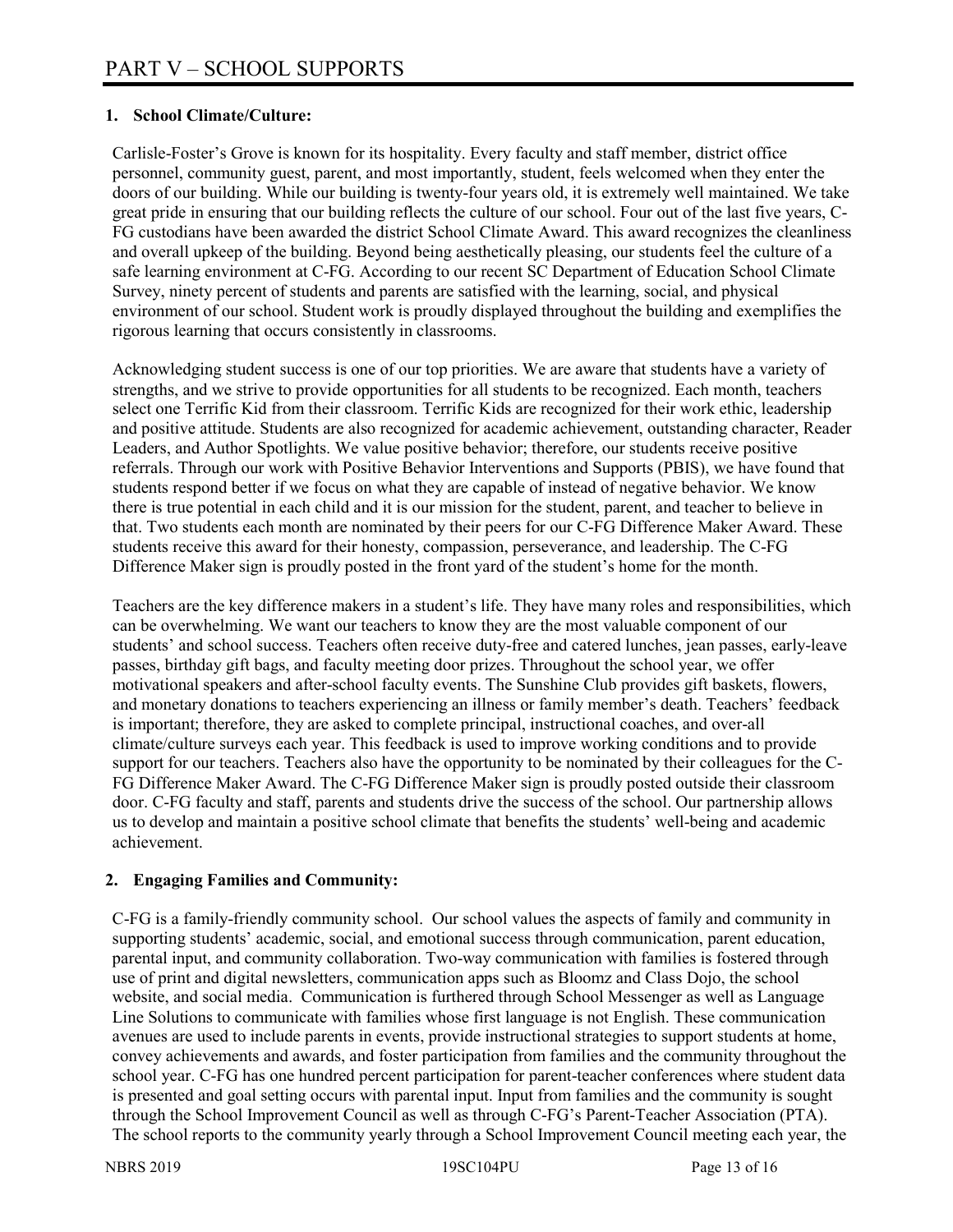Report to the Community, and through the state School Report Card that is shared with all stakeholders. Input from families is sought by the PTA to plan community engagement events, fundraisers, and funding of school needs.

Families and community members are C-FG's partners in offering schoolwide events that foster student achievement and socialization. These events include Meet the Teacher, family academic nights, Mother and Son Movie Night, Father and Daughter Dance, field day, and Health and Fitness Night, all at no cost to families. We collaborate with the Chapman Cultural Center to display student artwork and produce Cub Singers' performances for the community to enjoy. The PTA hosts Santa Shoppe, fundraisers such as the Boosterthon Fun Run, and partners with teachers to support student participation in field trips. Students' academic and social accomplishments are celebrated through quarterly awards day programs for each grade level and monthly Terrific Kid programs. C-FG students showcase their robotics and engineering skills at the community-wide STEAMstravaganza event hosted by a district middle school. Cubby's Readers is a program our school funds to enable every child to receive the same chapter book for schoolwide, family engagement in reading. Teachers and district personnel read and record chapters that students can access through the Cubby's Readers website. Mystery Readers, community members, and parents visit and surprise classrooms to share their love of reading in their daily lives.

C-FG is nestled in a community that is generous with time and resources. All school faculty and staff donate to the Upstate Family Resource Center, which in turn supports our families and students through parent education programs and resources for families in need. Christmas shopping with the principal, guidance counselor, and teachers is done with students in need and is sponsored by community members, faculty and staff, and PTA. Mentor Spartanburg, a student mentoring program, involves members of the community and local churches working with students to build relationships and a positive school culture. We partner with Spartanburg Parks and Recreation's After Class Enrichment (ACE) program to assist students beyond the school day through academic tutoring, character building, and physical activity. C-FG also partners with the University of South Carolina Upstate, Converse College, and Limestone College to provide mentoring for pre-service teachers through practicums and student teaching opportunities. Relationships with community partners are highly valued and promote academic, emotional, and social growth in our students.

#### **3. Professional Development:**

A culture of teacher efficacy and clarity is the foundation for our success. Professional Development (PD) is provided based on current district and school data, individual goals of teachers, and research to support the practice. Spartanburg District Two instructional leaders and building level coaches design a year-long framework for professional development. Within this framework, our instructional coaches work closely with teachers to determine specific goals they would like to achieve. Our monthly professional development meetings are designed to optimize our time with PD that is differentiated based on grade-level and teacher goals. Instructional coaches work closely with teachers throughout the month on specific instructional strategies through co-planning, modeling, and co-teaching. During whole group PD meetings, teachers present the instructional strategies they are using in their classrooms. Teachers demonstrate classroom practices through micro-teaching, where teachers video themselves working with students for others to observe during Teaching and Learning Teams (TLTs). During TLTs, team members discuss strengths and the impact of practices on learning and create plans to implement effective strategies in their classrooms.

NBRS 2019 Page 14 of 16 Teachers and administrators have opportunities to continue their life-long learning outside of our school building. Spartanburg District Two offers a variety of professional development including Read to Succeed, math manipulatives training, guided math, science tool-kits, literacy intervention, Multi-Tiered Systems of Support (MTSS), and Cognitive Coaching. The district offers a full-day professional development, Tech in 2, where district teachers and experts in the field present innovative technological strategies to implement in the classroom. The district invites representatives from each school to join ELA, Math, Science, or Social Studies Advisory Committees. This team of teachers receives current advances in the subject area and report back to their schools. Grade-level representatives attend Teacher Learning Teams Academy each month focusing on two book studies: Design in 5 by Nicole Vagle and Leading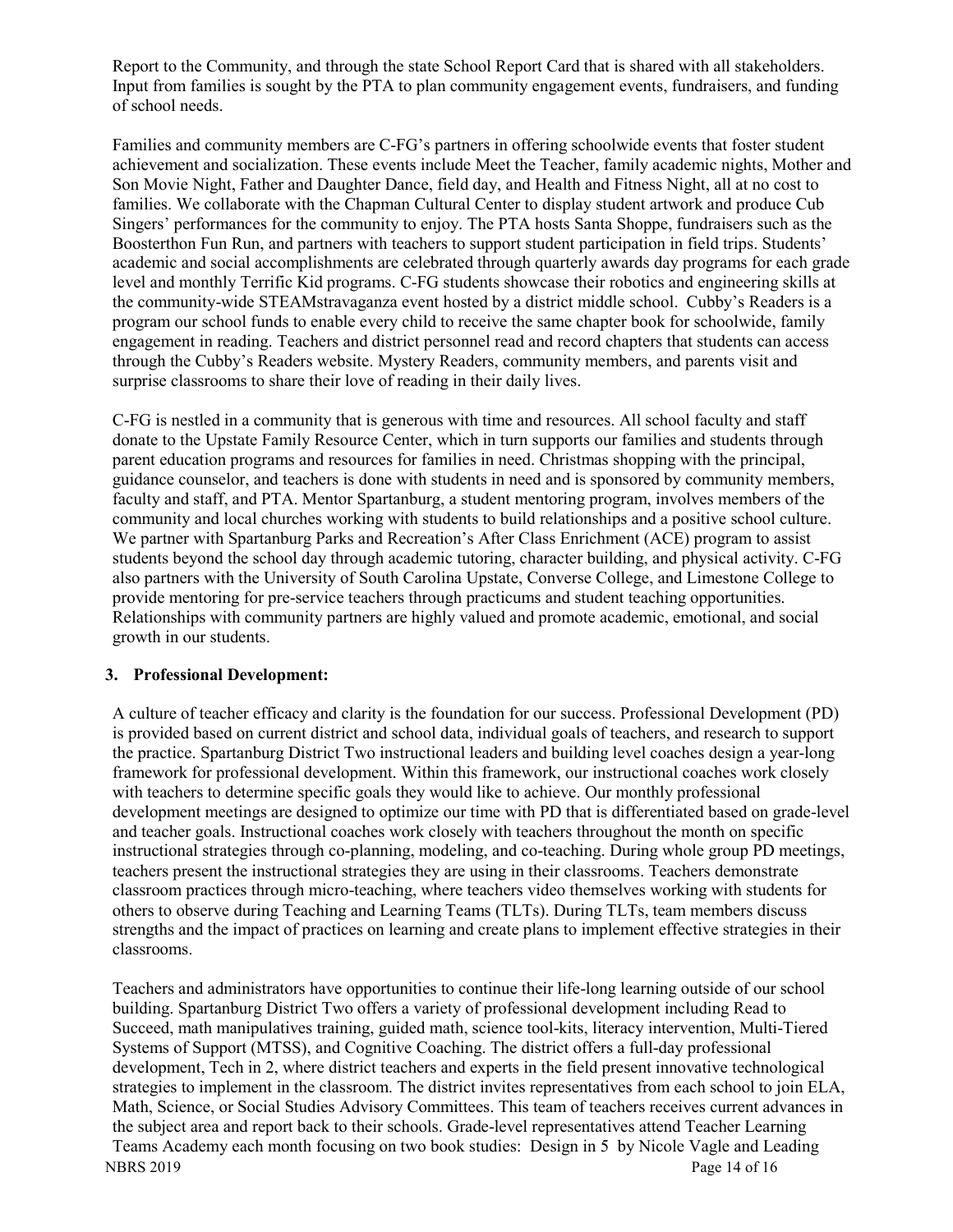Impact Teams: Building a Culture of Efficacy by Paul Bloomberg and Barb Pitchford. The purpose of the academy is to build teacher leaders within the schools. Our district has partnered with The Core Collaborative, Leading Impact Teams. C-FG was one of the three selected elementary schools in the district to be a model for Impact Teams. The goal of Impact Teams is to establish teacher clarity and grow assessment capable learners through unpacking standards, success criteria, data analysis, micro-teaching, and feedback. The implementation of ongoing, high quality, relevant PD for teachers and administrators has impacted staff and student efficacy and student achievement.

# **4. School Leadership:**

Everyone in our school has a leadership role. John Maxwell states, "Leaders become great not because of their power, but because of their ability to empower others." Our administration believes every person in our school plays a valuable role in our school's success. The principal demonstrates distributive leadership and school leadership can be found throughout the entire school. The administrators are consistently visible throughout the school and are always accessible to students, teachers, and parents. Shared decision-making is a daily practice as input is gathered from stakeholders on a daily basis. The administrators are strong instructional leaders and lead the school from "what is" to "what could be." C-FG's principal invests in the leadership development of the team. Weekly leadership team meetings led by the principal set the tone for every interaction with every faculty member, parent, community member and most importantly, every student. Our C-FG students are at the forefront of every decision made at the school. We are here for every child, every day. Administrators begin each day by greeting students by name as they enter the school so that each child is recognized for the unique contributions that they bring to C-FG.

Our teachers serve as grade-level representatives and effectively communicate important information with their colleagues. The teachers present instructional content during professional developments and facilitate and lead Teaching and Learning Teams (TLTs). Our TLT process is the vehicle that drives and accelerates student achievement as educators join forces to set the bar high and collectively commit to making a difference for all students. Research indicates a strong, causal relationship between instructional leadership, teacher collaboration, teacher efficacy, and student achievement. Our TLT high impact team process is an intersection for all four components that ensures student progress!

Each grade level has a teacher lead that attends the Teacher Learning Teams Academy. Our literacy and math instructional coaches co-teach, model lessons, and are in classrooms daily modeling effective instruction for teachers. They assist during TLTs and lead professional developments with a positive growth mindset. Other teachers plan and organize school events while others represent C-FG at district and state level meetings.

Our school is proud of the student leaders and the positive influence they have on the entire student body. Our fourth grade student leaders are members of Cub Patrol, where they greet students in the morning, help in the office, lead our school news show, or raise and lower the flag. Our student council members organize canned food drives and other community service projects and are the smiling faces that greet special visitors. Our student leaders not only lead by example, but they excel in the classroom and have proven student success.